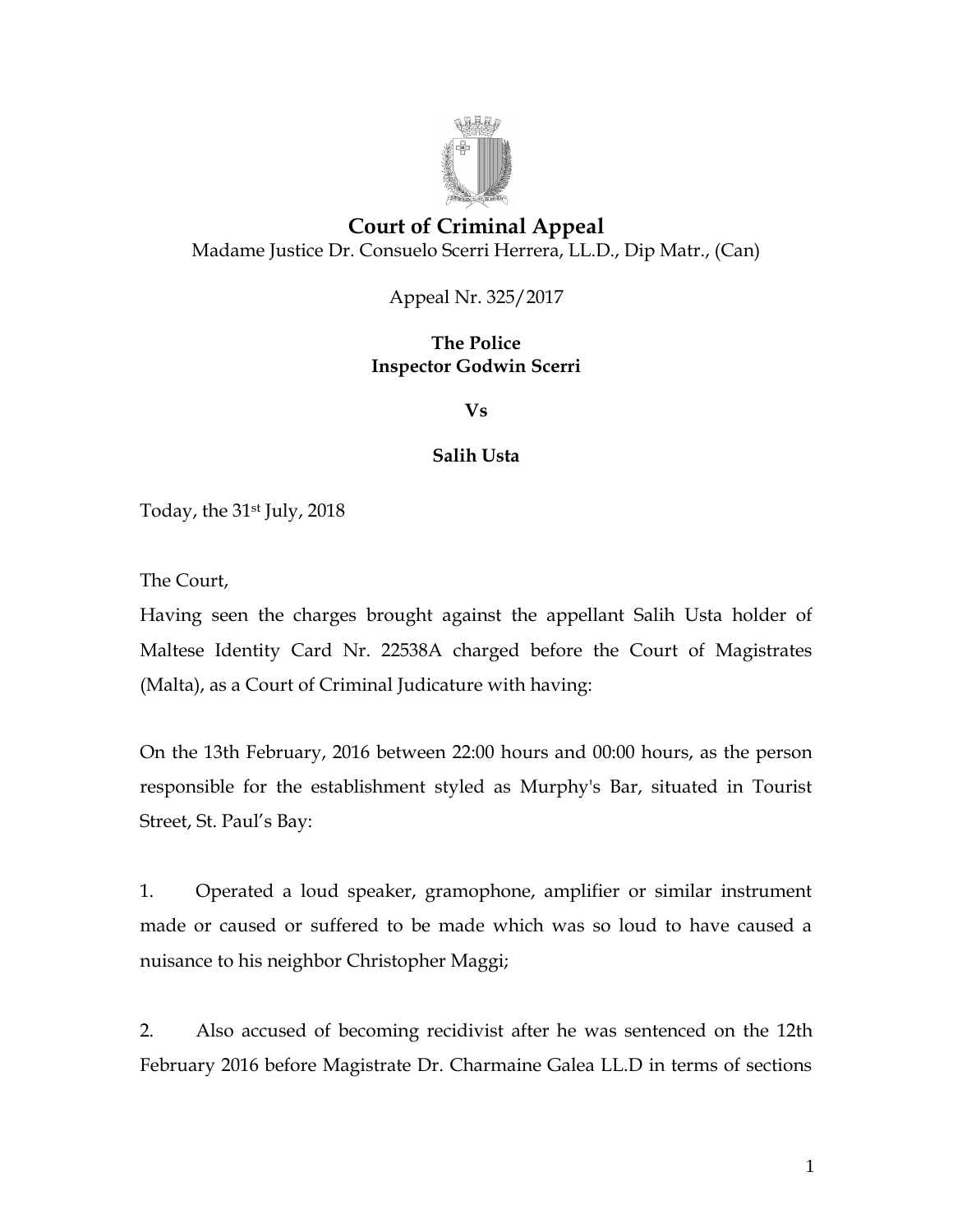49 and 50 of Chapter 9 of the Laws of Malta.

The Court was kindly requested that in case of guilt his license of said establishment shall be cancelled or suspended for anytime in its discretion (Art. 320 Cap. 10, Art. 20 Cap. 441).

Having seen the judgement delivered by the Court of Magistrates (Malta) as a Court of Criminal Judicature on the 11<sup>th</sup> July, 2017, by which, the Court, after having seen Sections 41(1) and 41(2)(a) of Chapter 10, declared the accused Salih Usta guilty of the first, charge laid against him and condemned him to the payment of a fine (ammenda) of fifty five euro  $(655)$  whilst acquitted him from the second charge.

Furthermore, in terms of Section 533 of Chapter 9 of the Laws of Malta, the Court condemned Salih Usta to pay the sum of four hundred and sixty four euro and ninety eight cents ( $\epsilon$ 464.98c) within six (6) months from the day of the judgement, being the sum of the expenses incurred the appointment of the Court expert AIC Robert Musumeci in this case.

Having seen the application of Salih Usta filed on the 19<sup>th</sup> July, 2017, wherein they humbly pray this Court varies the judgement of the Court of Magistrates (Malta) as a Court of Criminal Judicature given on the 11th July 2017 in the sense that while confirming that part of the judgement whereby he was acquitted of the second charge, revokes that part of the judgement whereby he was found guilty of the first charge and was condemned to the payment of a fine (ammenda) of fifty five euros ( $\epsilon$ 55) and to the payment of the sum of four hundred (€464.98) as expenses incurred in the appointment of "the court expert in the sense that he is declared not responsible and consequently not found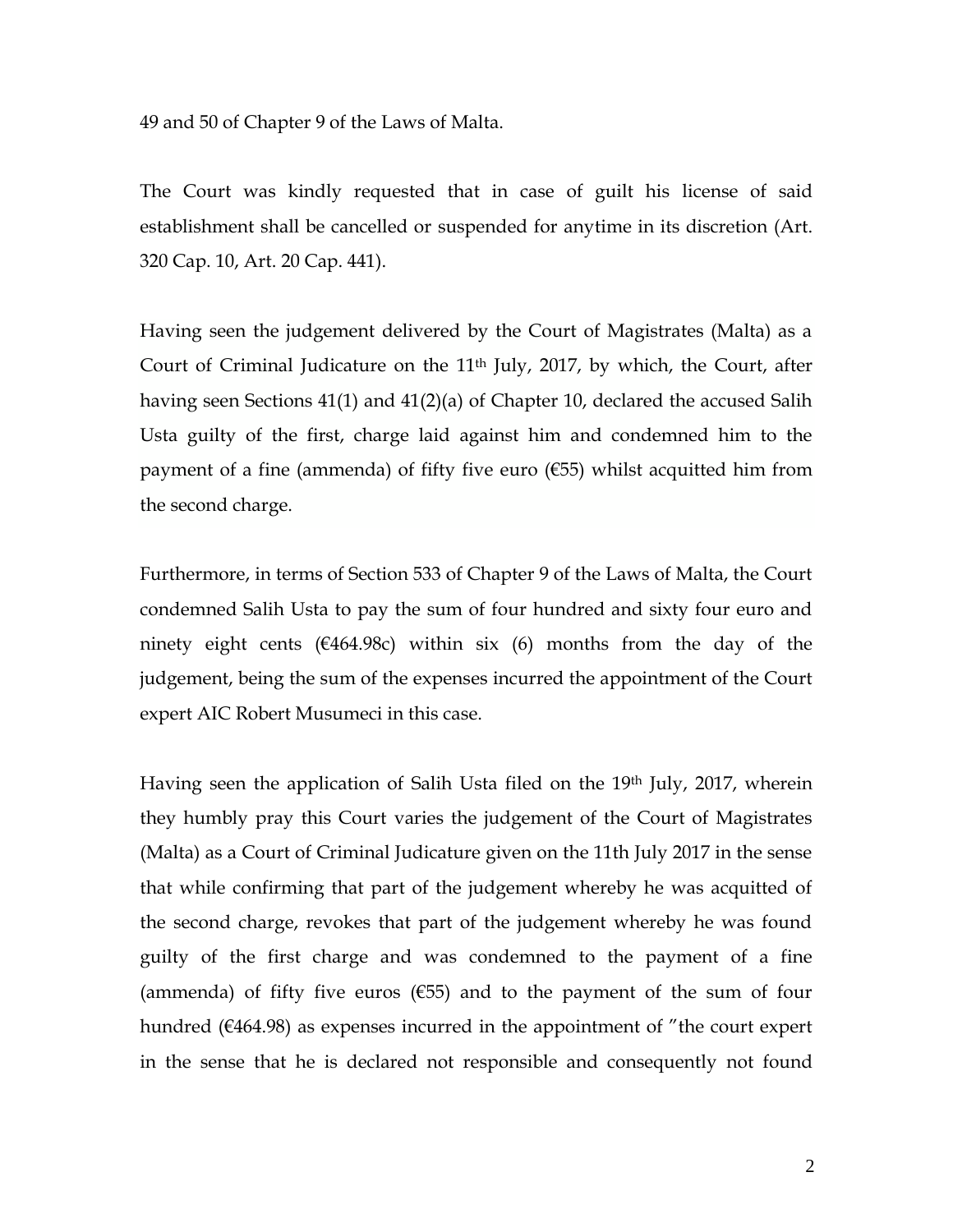guilty of the said charge and be acquitted similarly of the said charge and to the non-payment of the expenses related to the appointment of the Court expert.

That the grounds of appeal consist of the following:

Appellant operates a shop by the name Murphy's Bar in St. Paul's Bay. The whole area is renowned for its touristic amenities and attendances. It consists of a bar with all due permits and licenses necessary for its operation inclusive of the extension in time and allowance for music to be played within a certain time. Complainant filed a formal report with the Qawra Police Station that appellant caused a nuisance to him between a particular period of time.

In view of a repetition of similar complaints, the Honourable Court appointed AIC Robert Musumeci to examine the situation as related by complainant, whilst taking into consideration the submissions of appellant. An examination *in situ* was carried out by the said technical architect who released a formal report. This report duly confirmed on oath, which report militates in favour of appellant, was drawn up after the said court expert took all the readings necessary to arrive at his conclusions. However, the First Court opted to disregard technical conclusions basing itself on assertions, which were totally annihilated by the readings/measurements taken. It based itself on the purely subjective considerations instead of relying on scientific and technical data, which result in favour of appellant's rights. The First Court opted for a subjective interpretation, which with all due respect should have decided on an objective point of view. The Honourable Court did not refer to any scientific or technical data, which would water down or totally do away with the conclusions of the technical expert. If such is the case, it should not have appointed him in the first place. In a matter of technicalities, it should not have substituted itself in reaching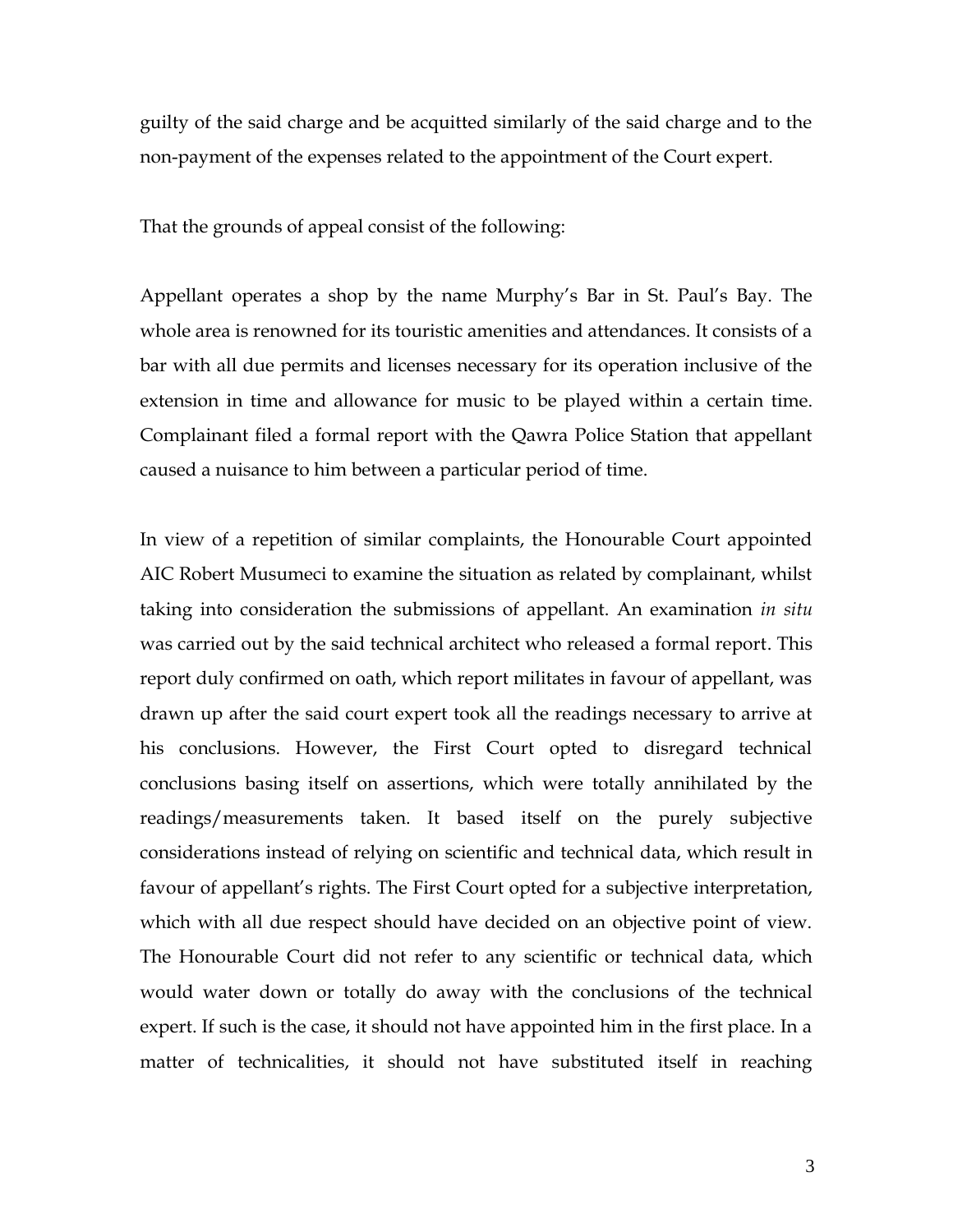conclusions, which *per necessitatem* had to be based on objective criteria.

It is humbly submitted that the regular complainant was the only person who filed reports against appellant. Complainant lives down the road from the bar and occupies a converted commercial premises. The area in question is one hundred per cent touristic area. When complainant took the decision to reside in that particular area, he knew beforehand the atmosphere and environment which exists in that area.

The affidavit released by WPC 264 only reports the complaint filed by complainant which complaint was denied by appellant. The said affidavit is selfexplanatory and music was being played during the legally permitted hours. in this sense therefore, it does not constitute as evidence against appellant. The alleged timing was within the rights of appellant to play music. The evidence of complainant was rebutted by appellant himself. In view of such lack of evidence in favour of the prosecution's case, more weight should have been accorded to the technical report which conclusions are self—explanatory. More so when appellant had taken all reasonable precautions to render his establishment safe from causing any inconvenience to neighbours, by rendering it soundproof. In fact, these conclusions were reached also by the technical expert. In fact, these conclusions nullify the inconvenience allegedly caused to complainant. It seems that scientific proven conclusions do not apply in the case of the present complainant.

The accusation refers only to an alleged inconvenience albeit music being played in a loud pitch which may have caused a nuisance to complainant. Any reference to any other aggravation or whatever does not form part of this accusation. The reference made to permit/license is a gratuitous assertion which should not have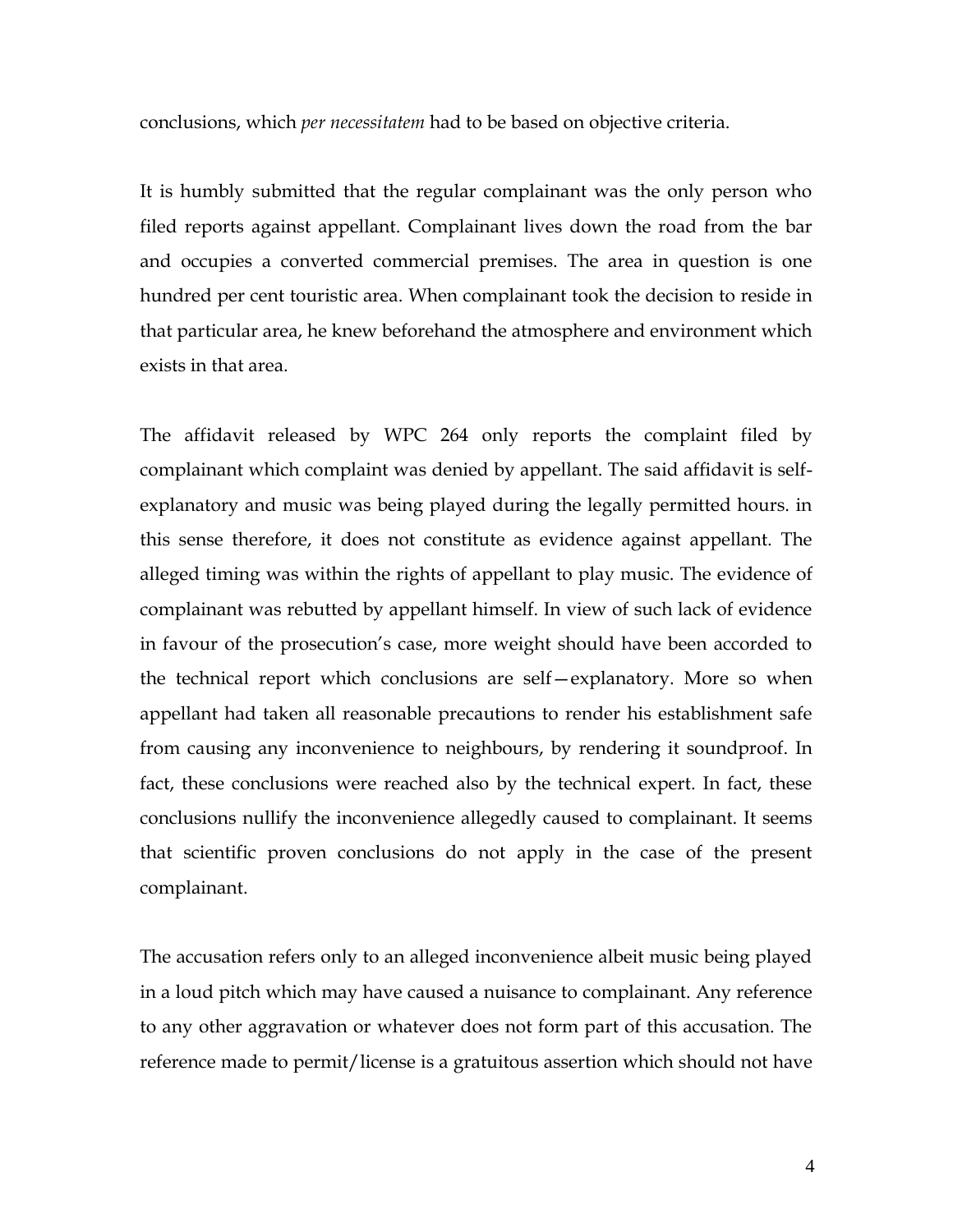found itself in the ratio decidendi of the court.

Having seen the records of the case.

Having seen the updated conviction sheets of the defendant.

Now therefore duly considers.

The fact of this case are the following.

By examining the affidavit of WPC264 it transpires that the complainant went to report the incident to the police the following day of the alleged inconvenience at about 9.30a.m. and made a general complaint. He did not give any particulars with regards to the time frame when the music was being played. However, in the police incident report exhibited at *fol 14* the Police Sergeant states that the complainant stated that the music was being generated on the eve at about 10.00p.m.

**Christopher Maggi**, the complainant gave evidence *viva voce* in court and confirmed that he had gone to the police station on the  $14<sup>th</sup>$  February 2016 and reported that on the 13th February 2016 at about 22.00p.m he was being disturbed from the music that was being generated in the bar named Murphy's Pub . Complainant also stated that this situation had been going on for a whole year and the situation had not changed and that he could no longer stand it.

Upon such evidence the first court went on to appoint a court expert to take the decibel readings of the noise from the house of the complainant when the music in the premises of the appellant is switched on . It transpired that when the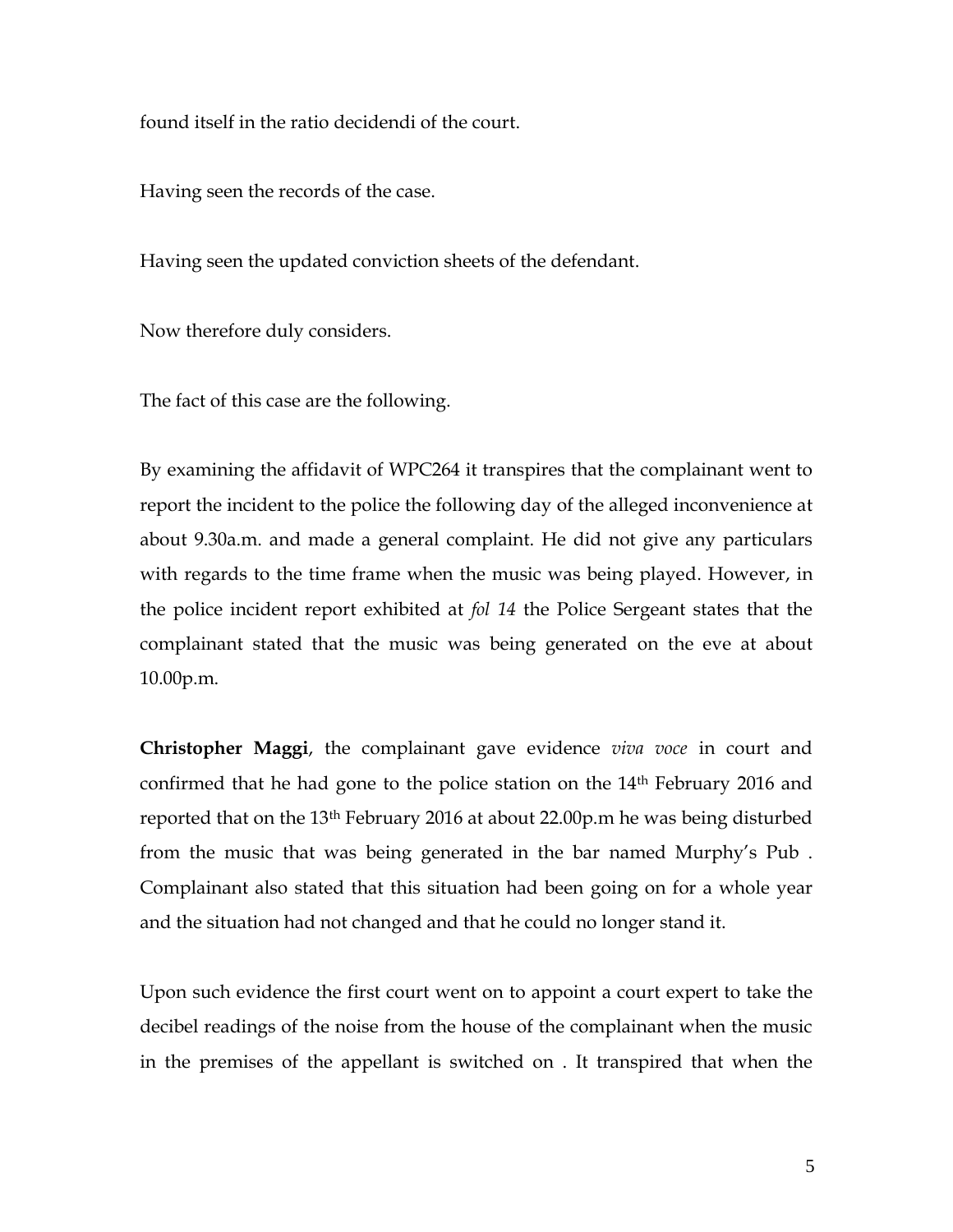complainant has the windows of his bedroom closed and the music is on full blast in the bar the readings are 52dBA whereas when the sound is switched off, the sound level in the complainant's bedroom is 40 dBA. There seems to be no reading regarding the decibels which can be recorded when the volume is not full but let us say half. The court expert also stated that if the music is full on then the patrons of the bar would not be able to speak thus insinuating that it is unlikely that the music is set on full volume.

From the evidence brought forward by the prosecution namely PL Quentin Tanti who was giving evidence on behalf of the Malta Tourism Authority it results that the establishment Murphy's Bar is not covered with a license to operate amplified music though covered with a permit to remain open till 4.00a.m.

It also appears that the appellant took all the necessary measures to make his bar sound proof so as to cause less inconvenience to the neighborhood. This as fact is not contested.

#### **Considers further**

The principle regarding the "*burden of proof*" is one that he who alleges something has to prove it. In fact, reference can be made to what Manzini states in his book entitled *Diritto Penale*:

"*il cosi della onere detto prova cioe' il carico di fornirla spetta a chi accusa," (onus probandi incumbit qui asserit)*.

Thus, the result is one that in criminal cases the onus of proof rests on the prosecution during the whole case and it is only by exception that the accused is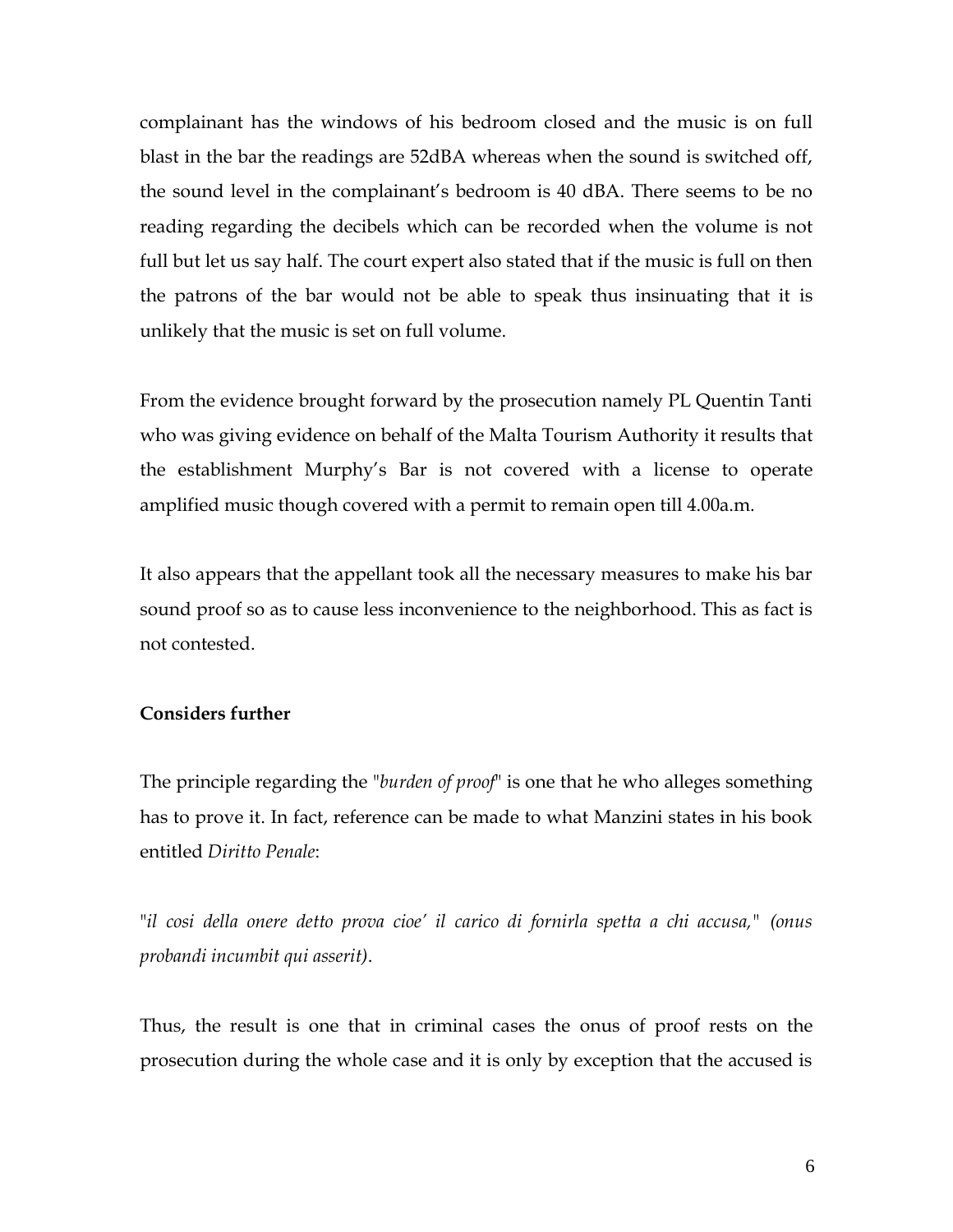to dispute anything for example the defense of insanity. However, in this case the appellant did not rest solely on the evidence brought forward by the prosecution but also offered to give his testimony voluntarily to dispute what was being alleged in his regard.

The obligation to prove guilt of an accused person is absolute and this on a level beyond reasonable doubt and should there be any doubt this would mean that the prosecution did not prove its case beyond reasonable doubt. And therefore the Court would have to acquit the accused.

In the first instance, the accused is charged with the contravention of having at 10.00 p.m. on123th February 2016 operated a loud speaker gramophone amplifier or similar instrument made or caused to suffer to be made which was so loud to have caused nuisance to his neighbor Christopher Maggi. .

The appellant in his application of appeal makes reference to the report carried out by Dr Robert Musumeci and said that this report was in his favour though the first Court still found the appellant guilty of such contravention. This Court however cannot understand what the appellant meant when he said that the technical report was in his favour. The expert only carried out a scientific test and the result was such that when the music in the bar is full volume the decibel readings are to the effect of 52DbA once the bedroom windows of the complainant are closed.

With reference to the charge under examination, the Court took note that the report filed by the complainant was one where he felt aggrieved by the noise generated in Murphy's bar at **10.00p.m.** (emphasis of this Court) The Court however noted that the appellant was licensed as an operator to keep this bar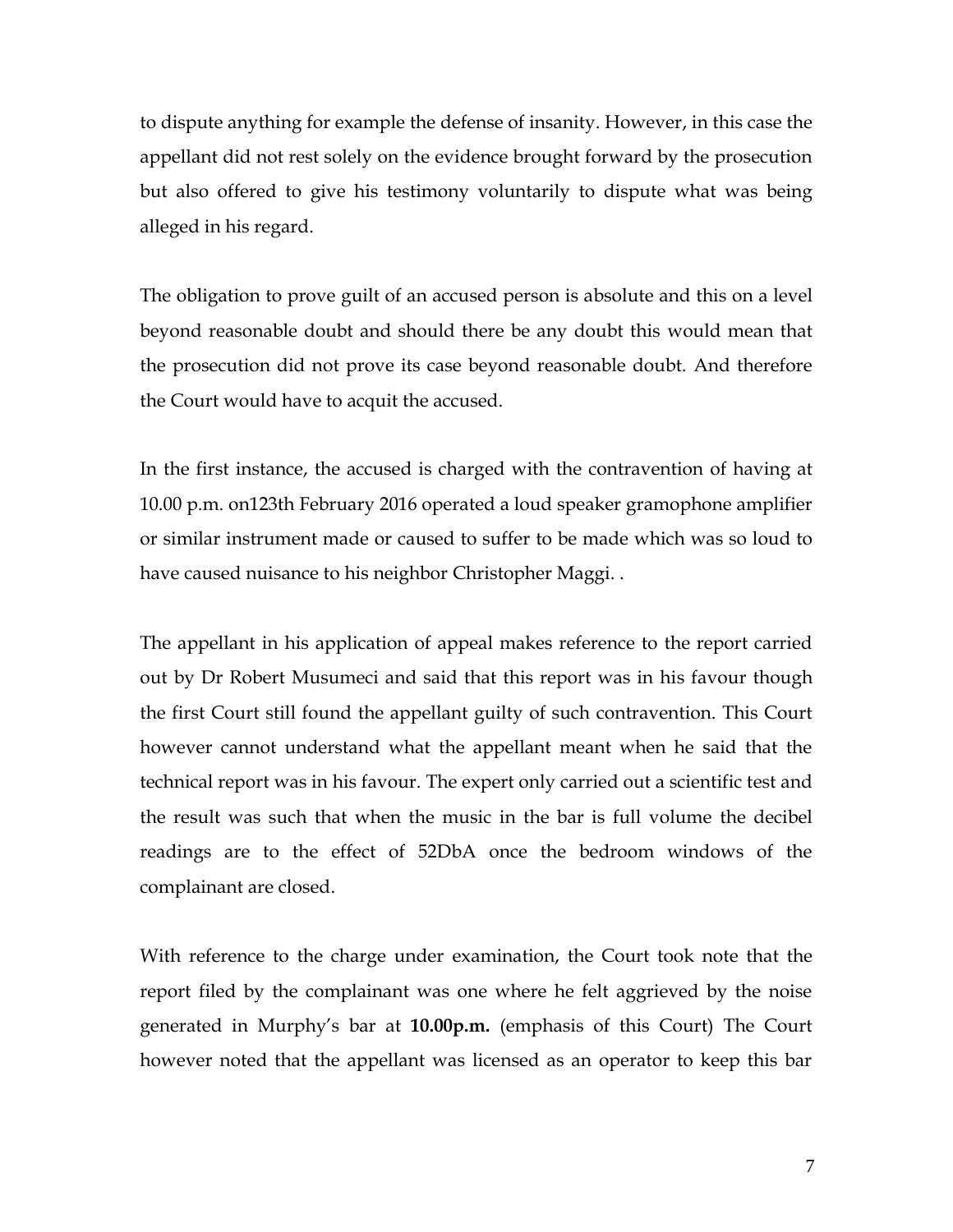open till four o' clock in the morning with effect from 27th august 2014 as stated by PL Quentin Tanti on behalf of Malta Tourism Authority. This witness also confirmed that the music would thus have to stop at eleven in the evening and if the bar is found in the road mentioned in schedule 5 then he could play music until midnight. Though not amplified music. The witness also confirmed that Triq it-Turisti is found in Schedule 5 and therefore the appellant can play music though not amplified until midnight.

However, the Court underlines that this does not mean that the appellant can play music without giving due consideration to the neighbours in the area and thus he is to ensure that he adheres to the laws relating to the playing of music in commercial premises with respect to the laws relating to the '*bon vicinat*' despite having a valid license covering his premise.

In fact in the judgment given in the names **il-Pulizija vs Raymond Spiteri**<sup>1</sup> the Court held the following:-

"*Illi pero l-ġestjoni ta' din l-attivita permezz ta' liċenza ma tfissirx li huwa jista' jopera mingħajr konsiderazzjoni xierqa għar-regoli tal-bwon viċinat jew mingħajr ma possiblment jinkorri fi ksur ta' liġi penali ordinarja fil-każ t'infrazzjoni ta' tali liġi sempliċiment għax huwa fil-pussess ta' liċenza*".

In addition any license does not prejudice the rights of third parties to be protected from the law.<sup>2</sup>

 $\overline{a}$ 

<sup>1</sup> obiter *Il-Pulizija vs. Raymond Spiteri*, Qorti tal-Appell Kriminali, VDG, deċiża nhar l-20 ta' Novembru 1998.

<sup>&</sup>lt;sup>2</sup>Vide <mark>Bugeja vs. Washington</mark> decided from the Court of Appeal civil jurisdiction on the -5<sup>th</sup> Mayu 1897 as quoted by the late Judge William Harding in the case **Il-Pulizija vs. Anthony Cuschieri et,** decided by the Criminal Court of Appeal decided on the 16 th December 1946.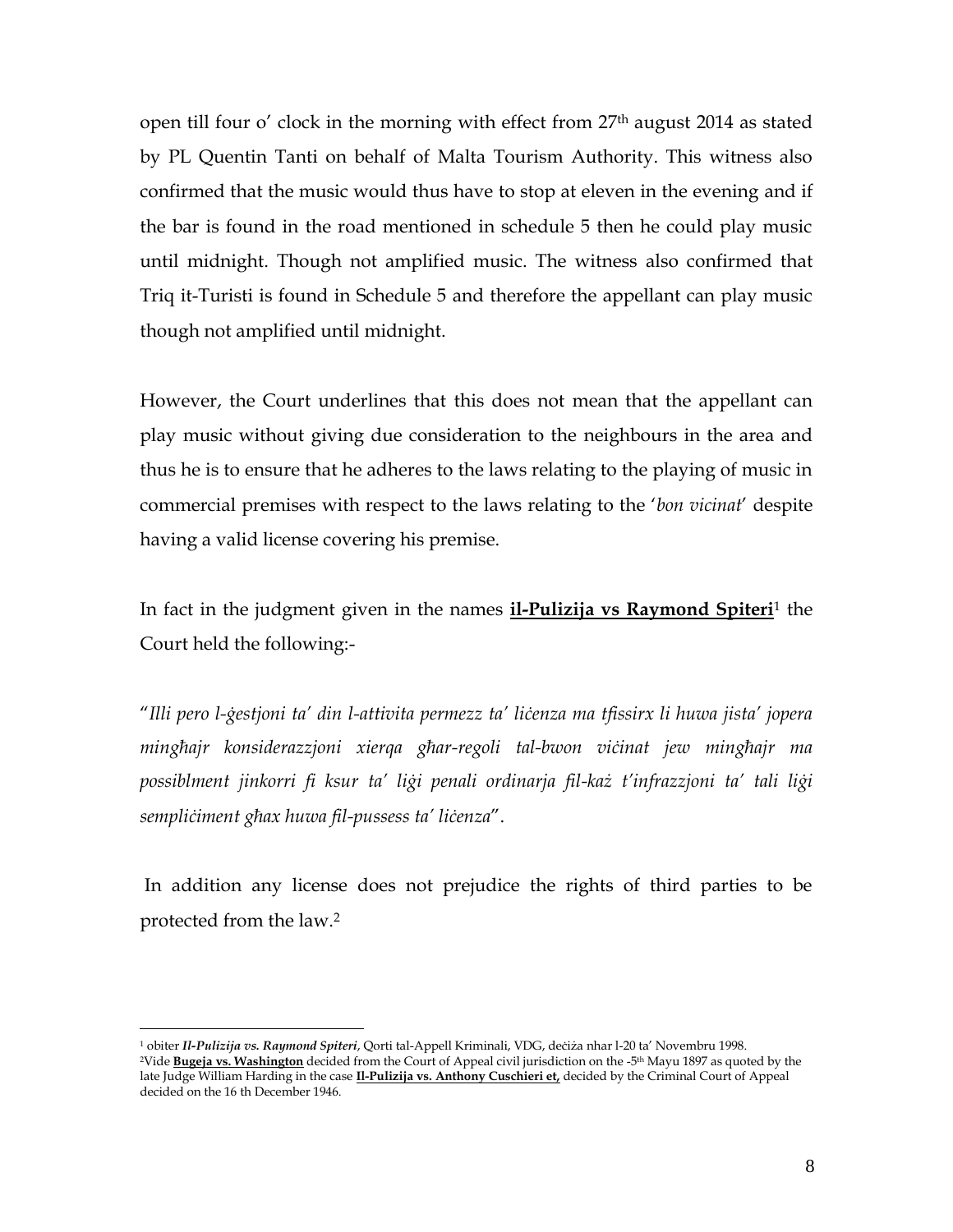The appellant is bound to adhere to the conditions of his license as clearly stated in the judgement in the names **Il-Pulizija vs. Anthony Cuschieri et<sup>3</sup>**

*"….għandu jqis bħala insita fil-liċenza, bla ebda bżonn li tiġi espressament enunċjata, illi l-użu awtorizzat għandu jkun skont, eżerċitat b'rispett u fil-limiti tal-liġi.*"

The golden question is whether the appellant was transgressing the law whilst playing music on the day, time and place indicated in the charge and this is what the Court is basically asked to decide upon.

According to regulation 13 of Legal Notice 1 of 2006 : -

*13. (1) A licence shall be issued in the name of an individual personally or on behalf of a commercial partnership or company and the address shall be the address of the commercial premises.*

*(2) The licence shall be issued by reference to the applicable categories and types of the commercial activities according to the Development permit issued by the relevant authority.* 

*(3) Without prejudice to any other provision of law applicable in relation to a commercial activity, a licence issued under these regulations shall be subject to the applicable conditions contained in the Second Schedule to these regulations*

The Second Schedule entitled Conditions for Carrying Out a Commercial Activity provides that-

*The following conditions shall apply to all commercial premises whether unlicensed or licensed by any authority and regulated by any legislation.*

*02. The commercial activity carried out in the premises or things stored within the premises shall not:-*

*02.1 cause annoyance to neighbours;*

 $\overline{a}$ 

*02.2 be likely to occasion any fire or explosion;*

<sup>&</sup>lt;sup>3</sup> Decided on the 16<sup>th</sup> December 1946 by the Criminal Court of Appeal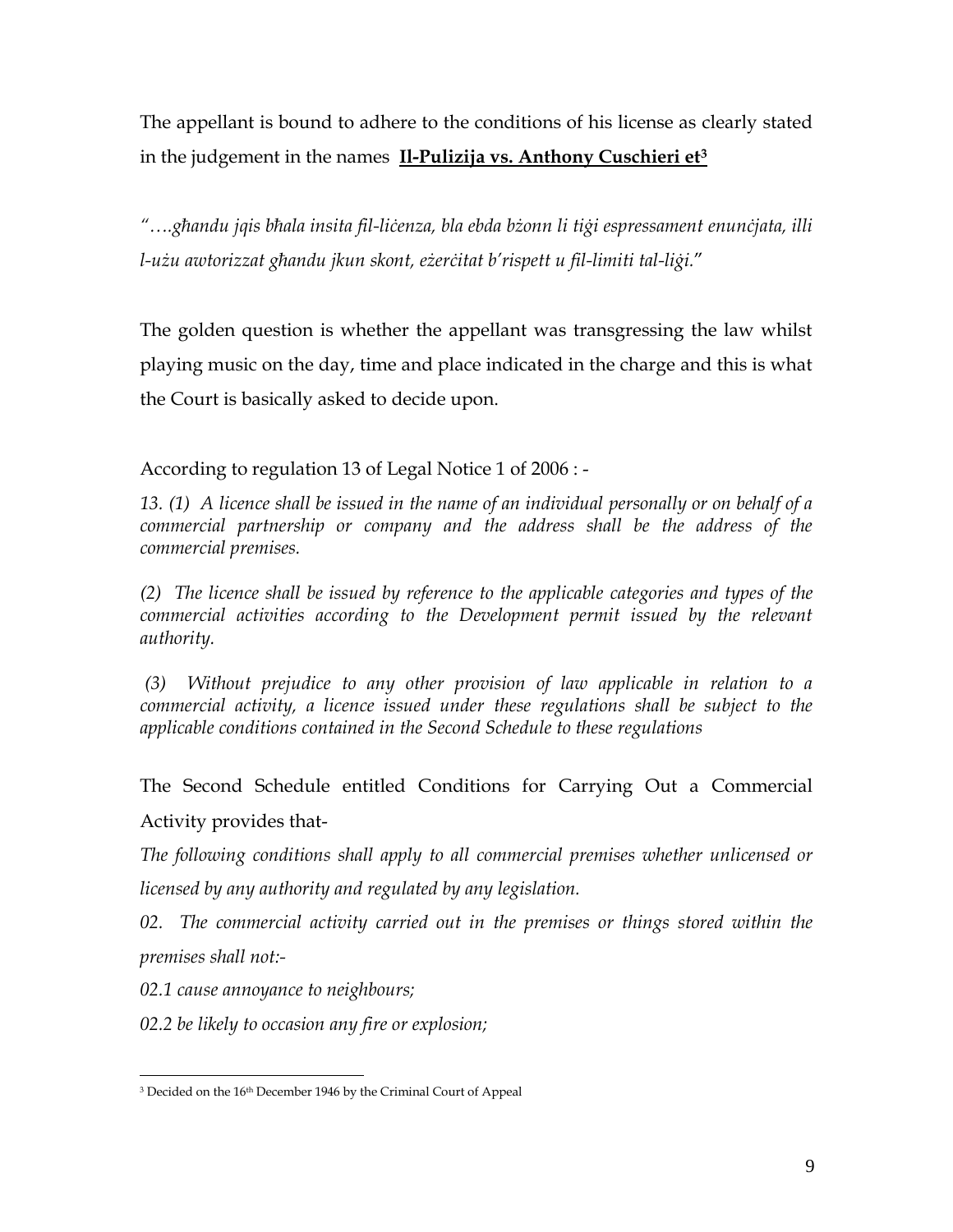*02.3 emit exhalation, fumes, vapours, gases, dust or emit noxious or offensive odours into the atmosphere that may cause damage or are injurious to health; 02.4 cause annoyance by way of noise*

*04. Any commercial activity which carried out from any premises or outside a premises is regulated under these regulations.*

#### The same Schedule provides further that:-

*09.* "*No Commercial Activity located in an urban area can generate noise that can be heard from outside the premises that causes annoyance and disturbance to neighbours by playing of music by live bands or amplified music or other means between the hours of 11.00 p.m. and 9.00 a.m. of the following day*".

Therefore in view of the above the Court does not feel it is necessary to explain further on this matter since the complaint filed by the complainant relates to the playing of music at ten o' clock in a commercial place which is duly licensed. No person ever mentioned that the music was amplified and also the playing of music is permitted by law till 12.00 in this particular road according to Schedule 5 of Legal Notice 1 of 2006.

The prosecution had to bring further evidence to the Court to prove that on the day in question the music that was played in the time-frame that the law provides was of disturbance to the neighbourhood or to a number of neighbours for the test to be object. Otherwise, this court would be deciding the matter on a subjective test carried out by the complainant who might have an ulterior motive for filing such a complaint.

The Court is not convinced that the noise that was generated by the appellant at ten o'clock in the evening was such as to annoy him. The fact that the appellant